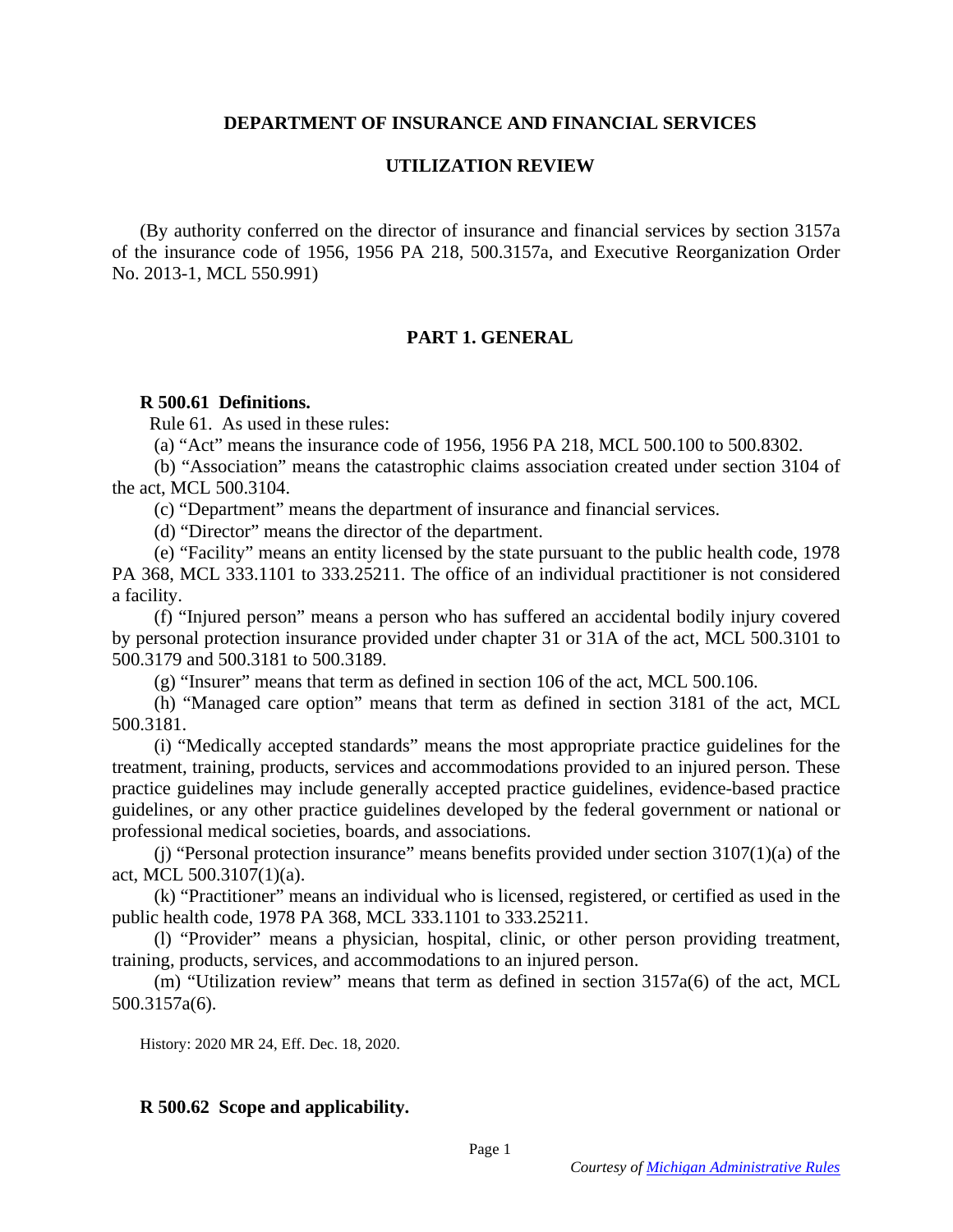Rule 62. These rules do all of the following:

 (a) Establish criteria and standards for utilization review that identify utilization of treatment, training, products, services, and accommodations provided to an injured person for the injured person's care, recovery, or rehabilitation as required under section 3107(1)(a) of the act, MCL 500.3107(1)(a), above the usual range of utilization, based on medically accepted standards.

(b) Establish procedures for all of the following:

 (i) Acquisition of necessary records, medical bills, and other information concerning the treatment, training, products, services, and accommodations provided to an injured person.

 (ii) For an insurer and for the association to request an explanation for, and requiring a provider to explain, the reasonable necessity or indication for treatment, training, products, services, and accommodations provided to an injured person.

 (iii) Provider appeals to the department from an insurer's or the association's determination that the provider overutilized or otherwise rendered or ordered inappropriate treatment, training, products, services, and accommodations, or that the cost of the treatment, training, products, services, and accommodations was inappropriate under chapter 31 of the act, MCL 500.3101 to 500.3179, and rules promulgated thereunder.

 (c) Apply to treatment, training, products, services, and accommodations provided after July 1, 2020, to an injured person who is insured under a policy of no-fault automobile insurance issued under chapter 31 or chapter 31A of the act, MCL 500.3101 to 500.3179 and 500.3181 to 500.3189.

 (d) Apply to all insurers providing personal protection insurance under chapter 31 of the act, MCL 500.3101 to 500.3179 or under chapter 31A of the act, MCL 500.3181 to 500.3189, and to the association. Nothing in these rules should be construed to limit the ability of insurers and the catastrophic claims association to contract with a medical review organization to perform utilization review activities on their behalf. An insurer that uses a medical review organization remains responsible for complying with the act and any rules promulgated thereunder.

History: 2020 MR 24, Eff. Dec. 18, 2020.

# **PART 2. REQUESTS FOR EXPLANATION AND RECORD RETENTION**

## **R 500.63. Requests for explanation.**

 Rule 63. (1) If a provider provides treatment, training, products, services, or accommodations to an injured person that are not usually associated with, are longer in duration than, are more frequent than, or extend over a greater number of days than the treatment, training, products, services, or accommodations usually required for the diagnosis or condition for which the injured person is being treated, the insurer or the association may request that the provider explain the necessity or indication for the treatment, training, products, services, or accommodations in writing. An insurer or the association may request that the provider include in its written explanation medical records, bills, and other information concerning the treatment, training, products, services, or accommodations.

 (2) If an insurer or the association requests a provider to provide a written explanation under this rule, the request must be submitted to the provider within 30 days of the insurer's or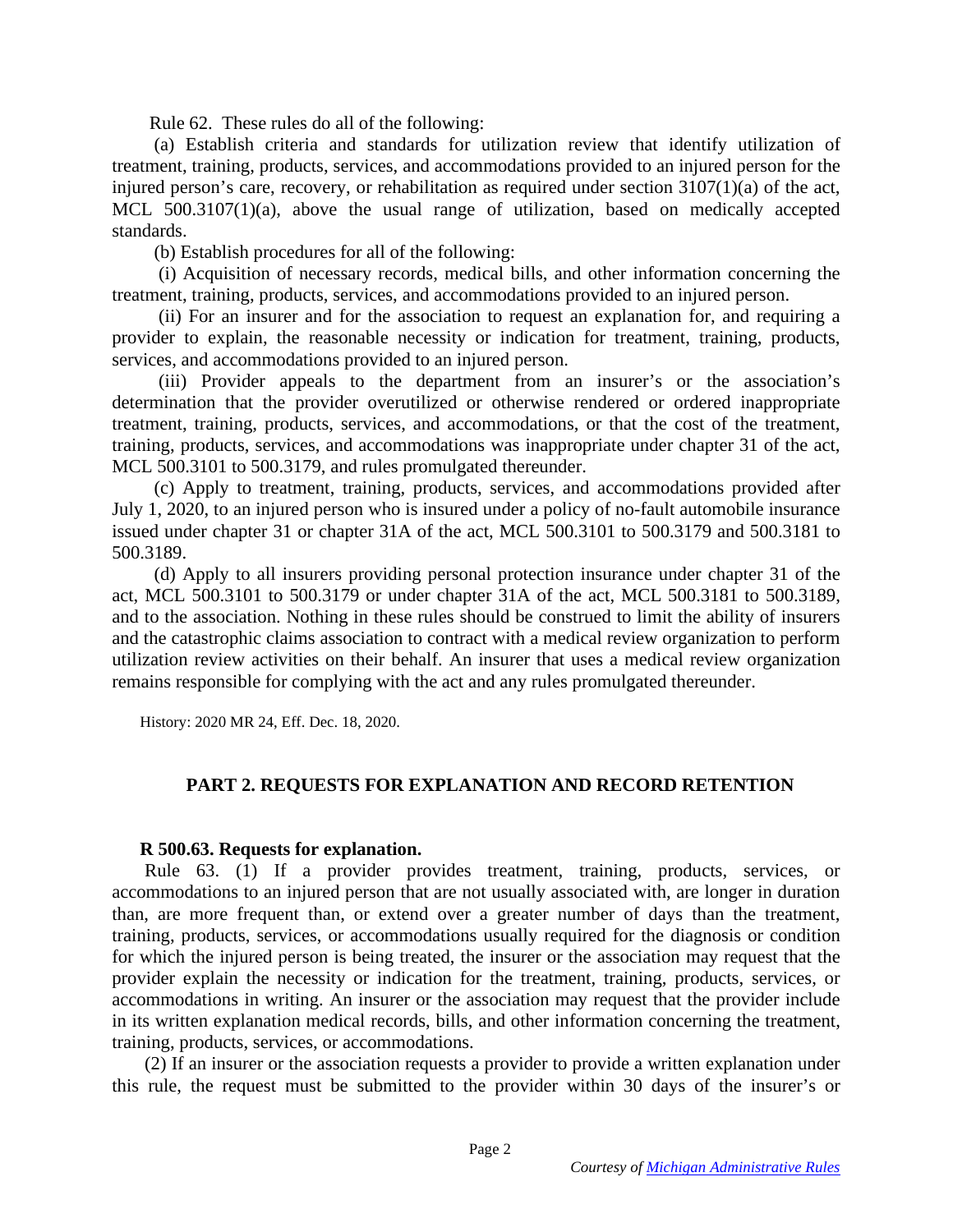association's receipt of the bill related to the treatment, training, products, services, or accommodations.

 (3) A provider that receives a request for a written explanation from an insurer or the association must respond within 30 days of receipt of the insurer's or association's request.

 (4) If an insurer's or the association's request for records under subrule (1) of this rule requires the provider to provide medical records, bills, or other information in excess of that which customarily accompany a bill submitted to the insurer or the association, the insurer or the association must reimburse the provider at a reasonable and customary fee, plus the actual costs of copying and mailing, within 30 days of the insurer's or association's request.

History: 2020 MR 24, Eff. Dec. 18, 2020.

### **PART 3. INSURER AND ASSOCIATION DETERMINATIONS AND PROVIDER APPEALS**

#### **R 500.64 Determinations by an insurer or the association.**

 Rule 64. (1) If, after reviewing a provider's written explanation provided under part 2 of these rules, an insurer or the association determines that a provider overutilized or otherwise rendered or ordered inappropriate treatment, training, products, services, or accommodations, or that the cost of the treatment, training, products, services, or accommodations was inappropriate under chapter 31 of the act, MCL 500.3101 to 500.3179, the insurer or the association must issue a written notice of the determination to a provider within 30 days of receipt of the provider's written explanation. The notice must include all of the following:

(a) The criteria or standards on which the insurer relied in making its determination, with specific reference to the insurer's utilization review program.

(b) The amount of payment to the provider that has been made as a result of the determination, including an explanation for the difference between that amount and the amount billed by the provider.

(c) If applicable, a description of any additional records the provider must submit to the insurer in order for the insurer or the association to reconsider its determination.

(d) A copy of the form referenced in R  $500.65(1)$ .

(e) The date of the determination.

 (2) The association's determination may be used by an insurer as the criteria or standards identified in an insurer's written notice described in subrule (1) of this rule.

 (3) An insurer's or the association's denial of a provider's bill on the basis that the provider overutilized or otherwise rendered or ordered inappropriate treatment, training, products, services, or accommodations, or that the cost of the treatment, training, products, services, or accommodations was inappropriate under chapter 31 of the act, MCL 500.3101 to 500.3179, is a determination from which a provider may appeal to the department under R 500.65, regardless of whether the insurer has requested a written explanation from the provider under this rule.

History: 2020 MR 24, Eff. Dec. 18, 2020.

### **R 500.65 Appeals to the department.**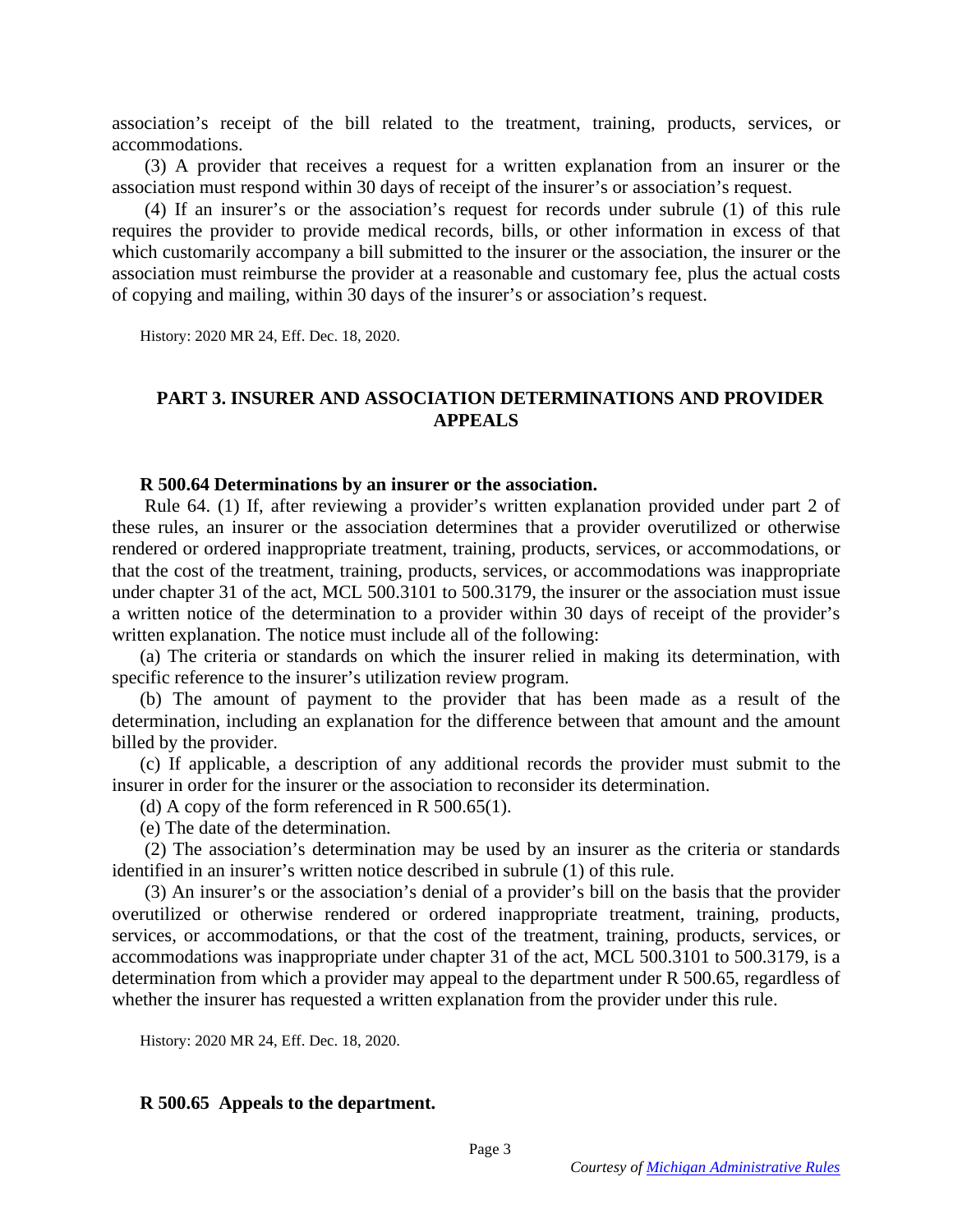Rule 65. (1) A provider may appeal a determination made by an insurer or the association. The appeal must be filed within 90 days of the date of the disputed determination and must be made on a form prescribed by the department.

 (2) Within 14 days of receipt of a provider appeal, the department shall notify the insurer or the association and the injured person of the appeal and request any additional information necessary to review the appeal.

 (3) An insurer or the association may file a reply to a provider's appeal no later than 21 days after the date of the notice provided under subrule (2) of this rule.

 (4) The director shall base his or her decision upon written materials submitted by the parties. Failure of any party to supply any information in a timely manner shall result in a decision based upon information available to the director at the time of the decision.

 (5) The director shall issue a decision within 28 days after the insurer or the association files a reply to a provider's appeal or, if a reply is not filed, within 28 days after the time for filing a reply has expired. The director may, upon written notice to the insurer or the association and the provider, take an additional 28 days to issue a decision under this rule.

 (6) If a provider appeals a determination made by an insurer and the department issues a decision that the provider is entitled to payment, the provider is entitled to interest on any overdue payments as set forth in section 3142 of the act, MCL 500.3142.

 (7) A decision issued by the department under these rules is subject to judicial review as provided in section 244(1) of the act, MCL 500.244(1).

History: 2020 MR 24, Eff. Dec. 18, 2020.

# **PART 4. INSURER UTILIZATION REVIEW PROGRAM**

### **R 500.66 Required components of an insurer's utilization review program.**

Rule 66. (1) Within 60 days of the effective date of these rules, insurers must have in place a utilization review program to review records and bills for treatment, training, products, services, and accommodations provided to an injured person that is above the usual range of utilization based on medically accepted standards.

(2) The utilization review program must do all of the following:

 (a) Provide for bill review, including whether provider charges for treatment, training, products, services, and accommodations comply with chapter 31 of the act, MCL 500.3101 to 500.3179, and rules promulgated thereunder.

 (b) Make determinations regarding the appropriateness of treatment, training, products, services, and accommodations based on medically accepted standards.

(c) Issue determinations under R 500.64.

 (3) Insurers must submit information regarding their utilization review program to the director annually on a form prescribed by the department.

 (4) No later than 90 days after the submission of the information required under subrule (3) of this rule, the director shall issue a certification of the insurer's utilization review program. Certification shall be either unconditional or conditional. The director may extend the time for review by an additional 30 days upon written notice to the insurer.

(5) The director may issue unconditional certification for a period of 3 years.